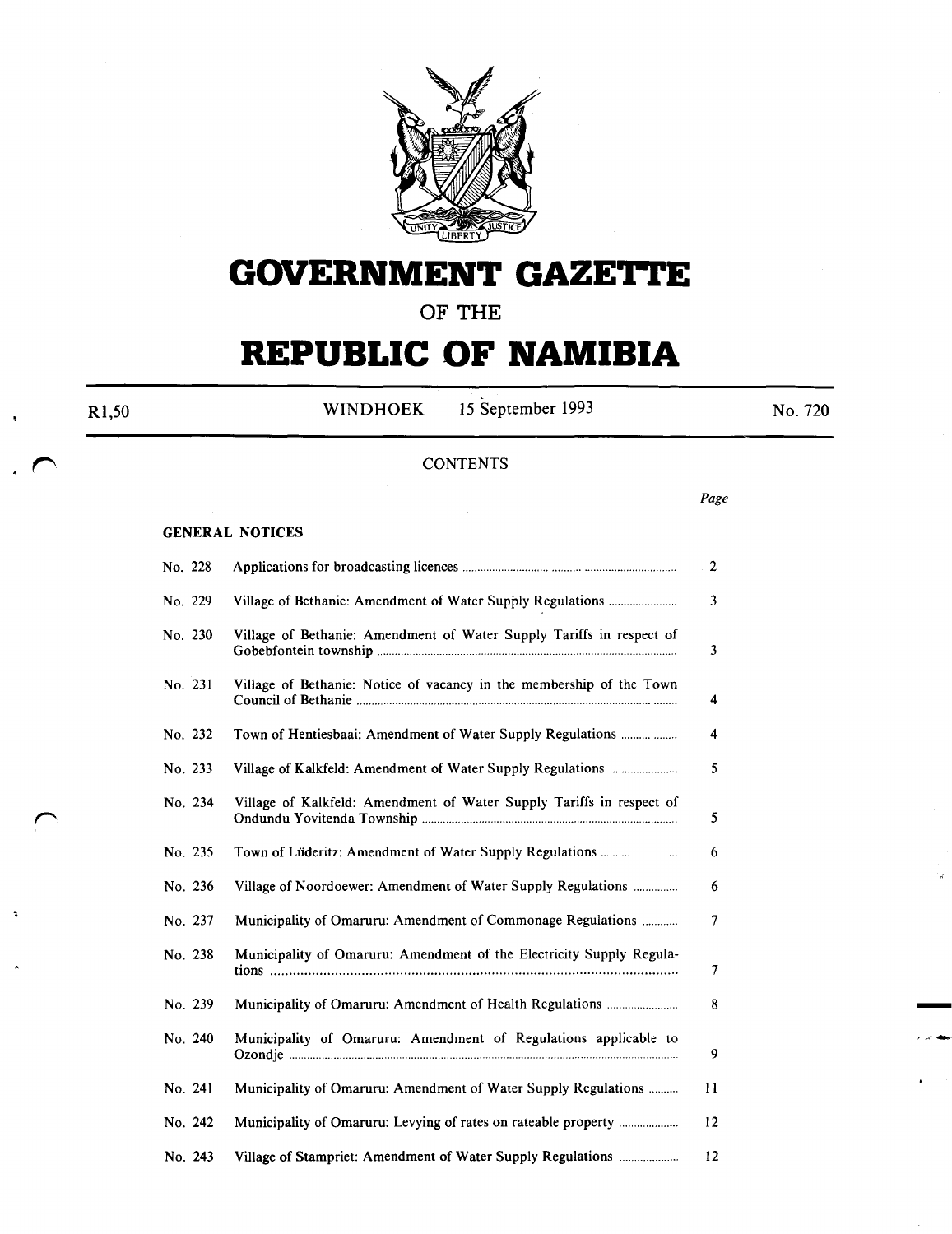| No. 244 | Municipality of Swakopmund: Closing of a portion of Windhoeker and Post  | 13 |
|---------|--------------------------------------------------------------------------|----|
| No. 245 | Village of Warmbad: Amendment of Water Supply Regulations                | 13 |
| No. 246 |                                                                          | 14 |
| No. 247 | Village of Witvlei: Amendment of Water Supply Tariffs in respect of Oma- | 14 |
| No. 248 | Permanent closing of Portion 1 of Public Open Space, Erf 816 Katutura    | 15 |

**General Notices** 

 $No. 228$  1993

-

## APPLICATIONS FOR BROADCASTING LICENCES

In accordance with Article 4(a) of the Namibian Communications Commission Act, Act No. 4 of 1992, the following instances applied for broadcasting licences:

Article 4(b) of the said Act provides that "any person may within fourteen days of publication of a notice in terms of paragraph (a) lodge with the Commission written representations opposing the issue of a broadcasting licence, and such representations shall be taken into account when the Commission considers the application".

Contact Magdalena Marenga, Acting Secretary of the Namibian Communications Commission, tel. 222246, extension 235.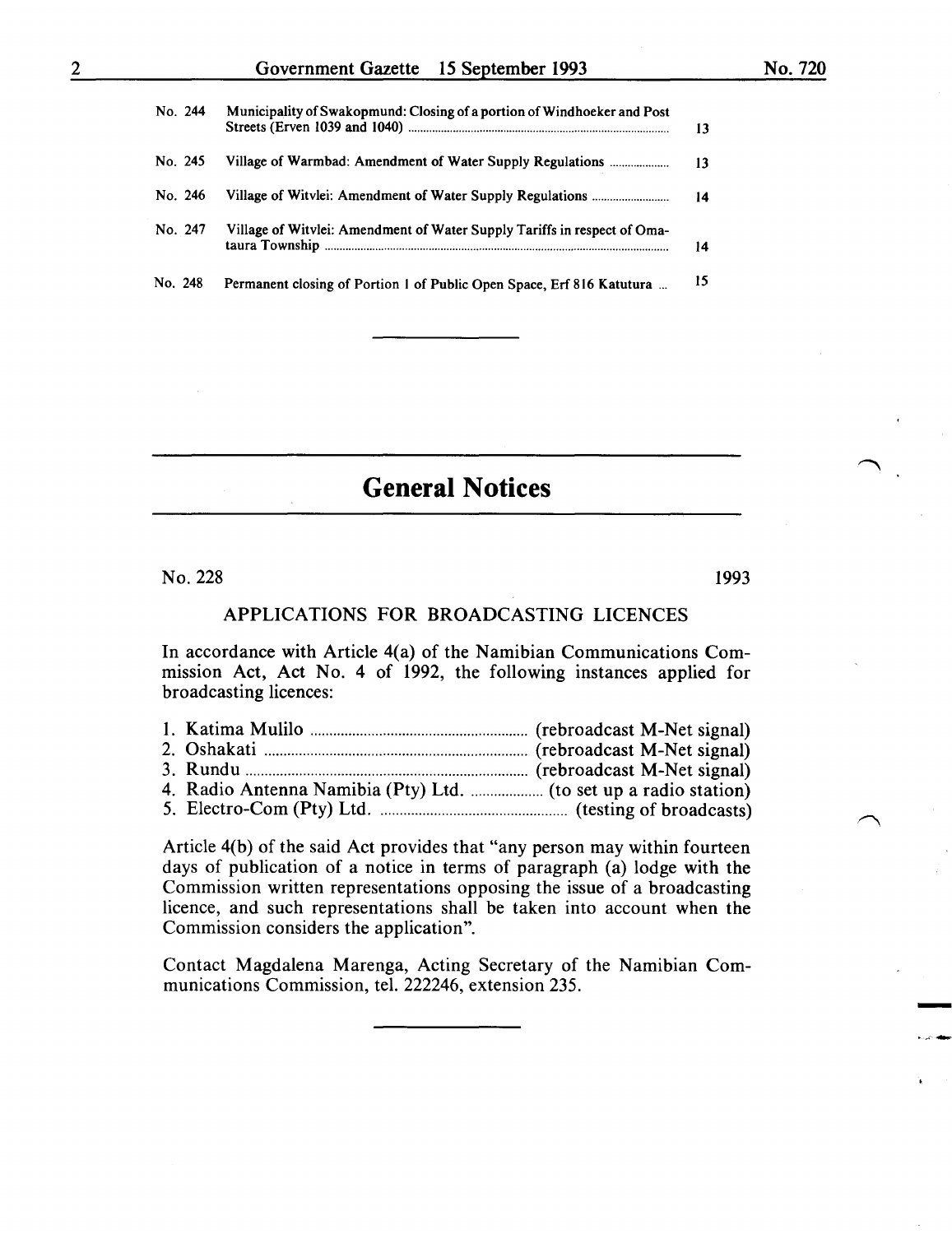#### VILLAGE OF BETHANIE

 $N<sub>0</sub>$ . 229 1993

### AMENDMENT OF WATER SUPPLY REGULATIONS

The Council of the Town of Bethanie, under Section  $30(1)(u)$  of the Local Authorities Act, 1992 (Act 23 of 1992) further amends the Water Supply Regulations promulgated under Government Notice 32 of 1972 as set out in the Schedule.

# SCHEDULE

Schedule B is hereby amended:

(a) by the substitution in items (o)(i) for the amount of " $R1,25$ " of the amount "R1,39".

BY ORDER OF THE COUNCIL

C. MOTINGA CHAIRPERSON OF THE COUNCIL

## VILLAGE OF BETHANIE

No. 230

1993

-

## AMENDMENT OF WATER SUPPLY TARIFFS IN RESPECT OF GOBEBFONTEIN TOWNSHIP

The Council of the Town of Bethanie, under Section 30(1)(u) of the Local Authorities Act, 1992 (Act 23 of 1992) further amends the Water Supply Tariffs promulgated under Government Notice 73 of 1965 as set out in the Schedule:

#### SCHEDULE

Annexure V is hereby amended:

(a) by the substitution in item  $5(b)$  for the amount of "R1,25" of the amount "R1,39".

BY ORDER OF THE COUNCIL

C. MOTINGA CHAIRPERSON OF THE COUNCIL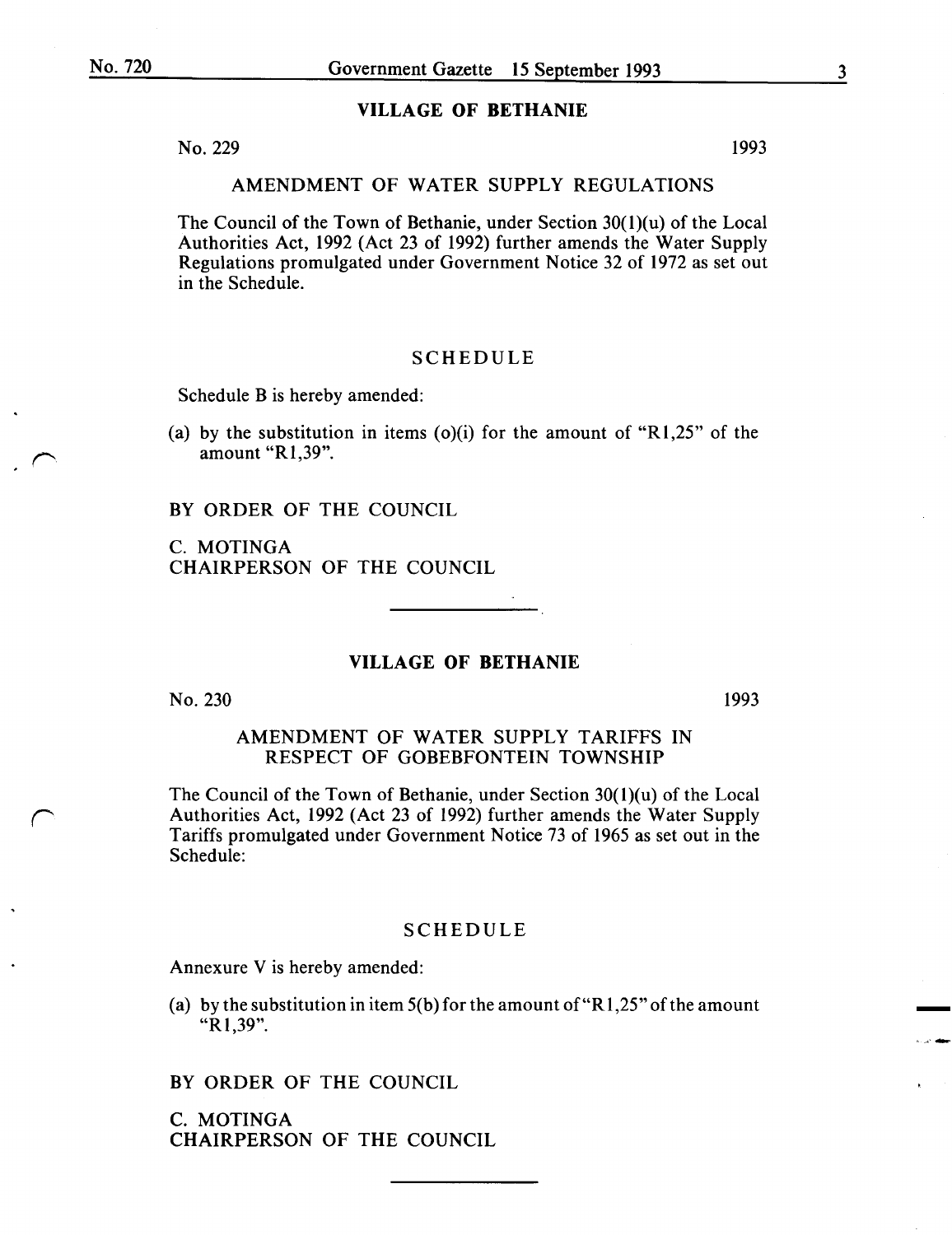#### VILLAGE OF BETHANIE

No. 231

# NOTICE OF VACANCY IN THE MEMBERSHIP OF THE TOWN COUNCIL OF BETHANIE

In terms of Section 13(2) of the Local Authorities Act, 1992 (Act 23 of 1992), notice is hereby given that Councillor Johannes Boois resigned his office as from I July 1993.

Notice is hereby further given to Swapo to nominate a member of the Town Council of Bethanie within three months from the date of publication of this notice.

J. BOOIS VILLAGE SECRETARY

## TOWN OF HENTIESBAAI

No. 232 1993

-

..... ..,..

### AMENDMENT OF WATER SUPPLY REGULATIONS

The Council of the Town of Hentiesbaai, under Section  $30(1)(u)$  of the Local Authorities Act, 1992 (Act 23 of 1992) further amends the Water Supply Regulations promulgated under Government Notice 32 of 1972 as set out in the Schedule.

#### SCHEDULE

Schedule B is hereby amended:

(a) by the substitution in item  $(c)(i)$  for the amount of "R1,35" of the amount "Rl,45".

BY ORDER OF THE COUNCIL

S.A. KAMPFER CHAIRPERSON OF THE COUNCIL 1993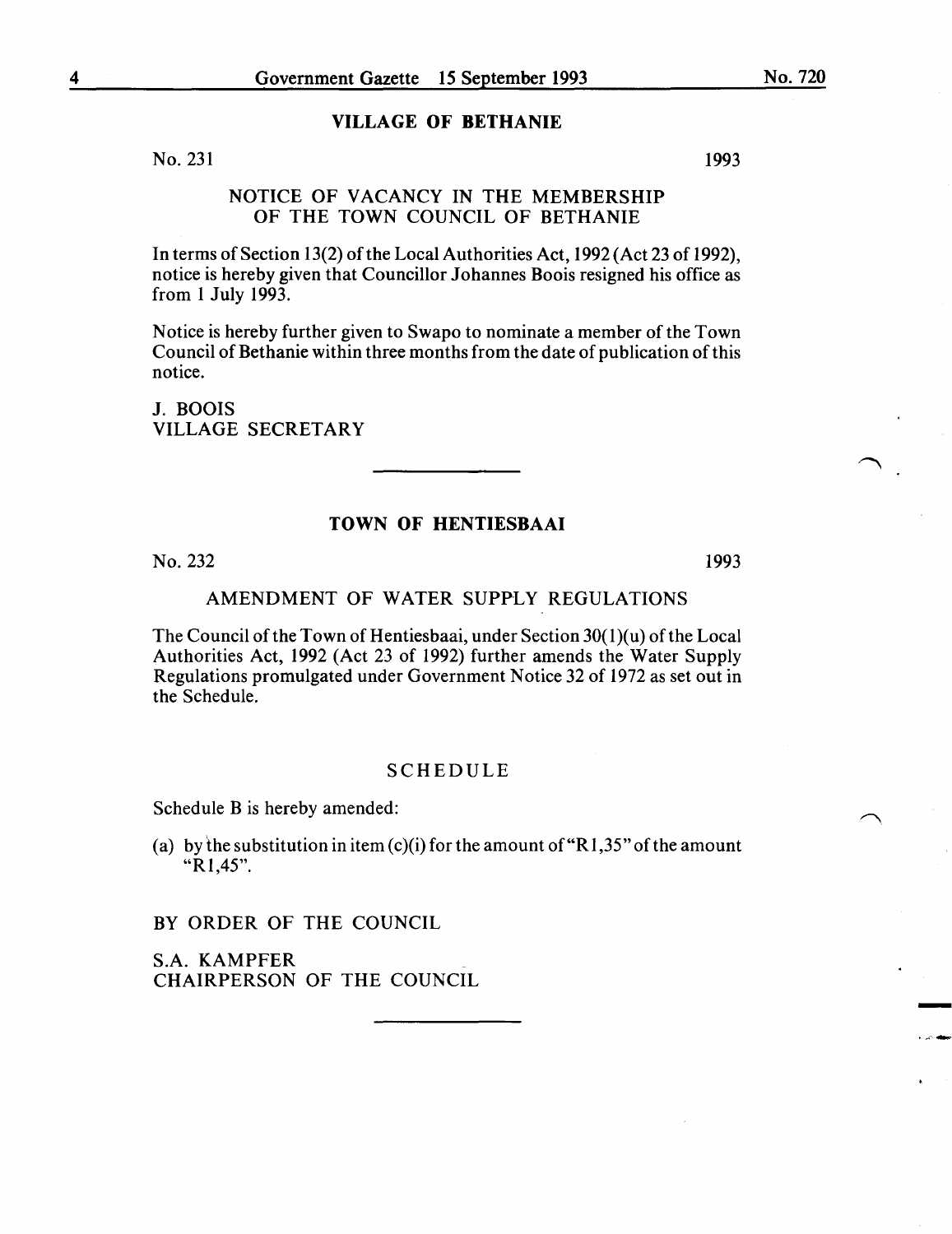### VILLAGE OF KALKFELD

No. 233 1993

#### AMENDMENT OF WATER SUPPLY REGULATIONS

The Council of the Town of Kalkfeld, under Section  $30(1)(u)$  of the Local Authorities Act, 1992 (Act 23 of 1992) further amends the Water Supply Regulations promulgated under Government Notice 32 of 1972 as set out in the Schedule.

## SCHEDULE

Schedule B is hereby amended:

(a) by the substitution in item  $(d)(i)$  for the amount "R1,20" of the amount "R1,39".

BY ORDER OF THE COUNCIL

E. KURZ CHAIRPERSON OF THE COUNCIL

## VILLAGE OF KALKFELD

No. 234

r

1993

-

AMENDMENT OF WATER SUPPLY TARIFFS IN RESPECT OF ONDUNDU YOVITENDA TOWNSHIP

The Council of the Town of Kalkfeld, under Section 30(1)(u) of the Local Authorities Act, 1992 (Act 23 of 1992) further amends the Water Supply Tariffs promulgated under Government Notice 4 of 1966 as set out in the Schedule.

## SCHEDULE

Annexure V is hereby amended:

(a) by the substitution in item 4 for the amount "Rl,20" of the amount "R1,39".

BY ORDER OF THE COUNCIL

E. KURZ CHAIRPERSON OF THE COUNCIL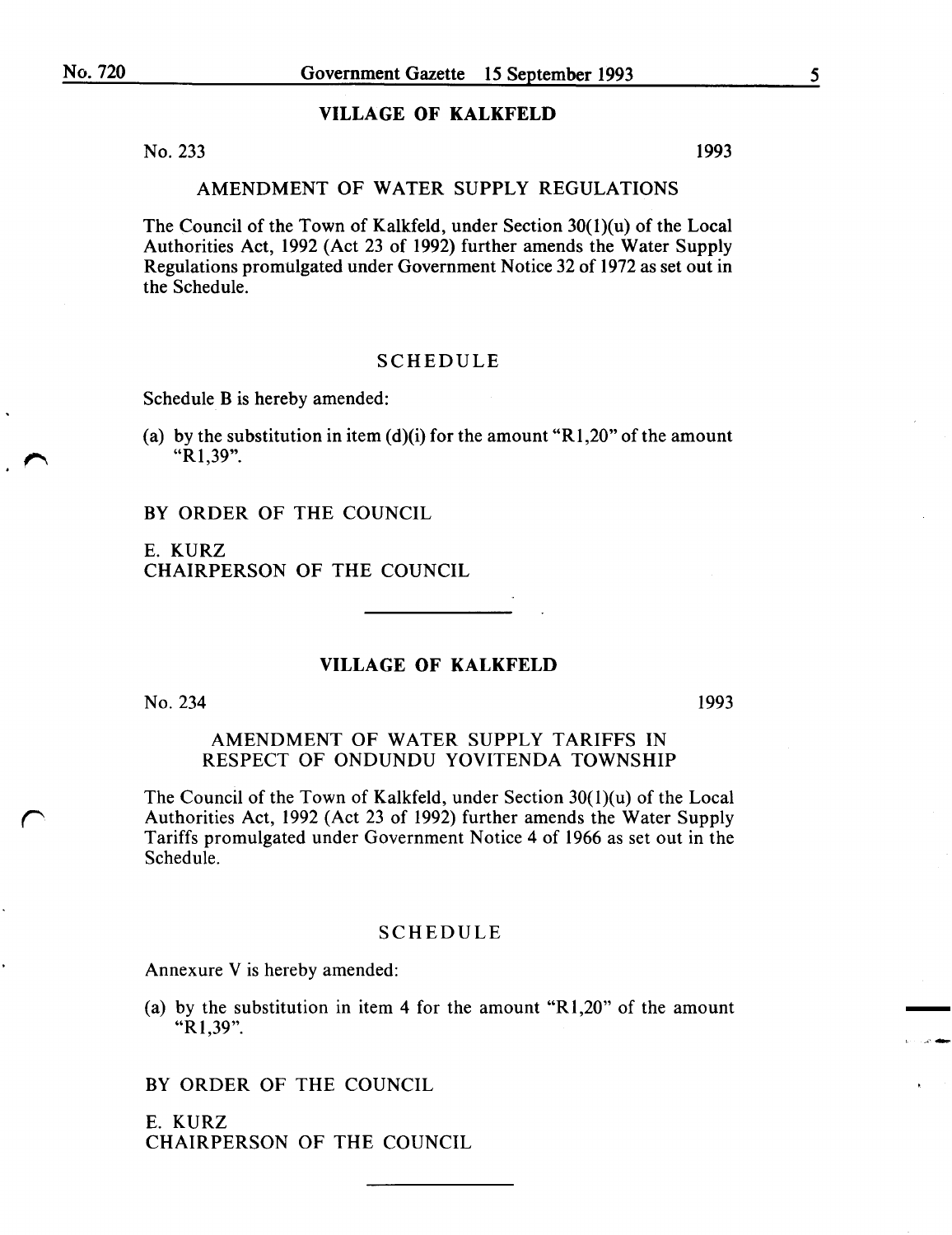# TOWN OF LÜDERITZ

 $N<sub>0</sub>$ . 235 1993

## AMENDMENT OF WATER SUPPLY REGULATIONS

The Council of the town of Lüderitz, under Section  $30(1)(u)$  of the Local Authorities Act, 1992 (Act 23 of 1992) further amends the Water Supply Regulations promulgated under the Standard Building Regulations (Act 33 of 1962) as set out in the Schedule.

### SCHEDULE

Appendix A to Chapter 10 is hereby amended -

(a) by the substitution in item  $1(b)$  for the amount "R1,38" of the amount "R1,55".

BY ORDER OF THE COUNCIL

E. SHIYAGAYA CHAIRPERSON OF THE COUNCIL

## VILLAGE OF NOORDOEWER

No. 236

1993

-

## AMENDMENT OF WATER SUPPLY REGULATIONS

The Council of the Town of Noordoewer, under Section 30(1)(u) of the Local Authorities Act, 1992 (Act 23 of 1992) further amends the Water Supply Regulations promulgated under Government Notice 32 of 1972 as set out in the Schedule.

#### SCHEDULE

Schedule B is hereby amended:

(a) by the substitution in item  $(1)(i)$  for the amount "R1,20" of the amount "R1 ,36".

BY ORDER OF THE COUNCIL

P. EPFRAIM CHAIRPERSON OF THE COUNCIL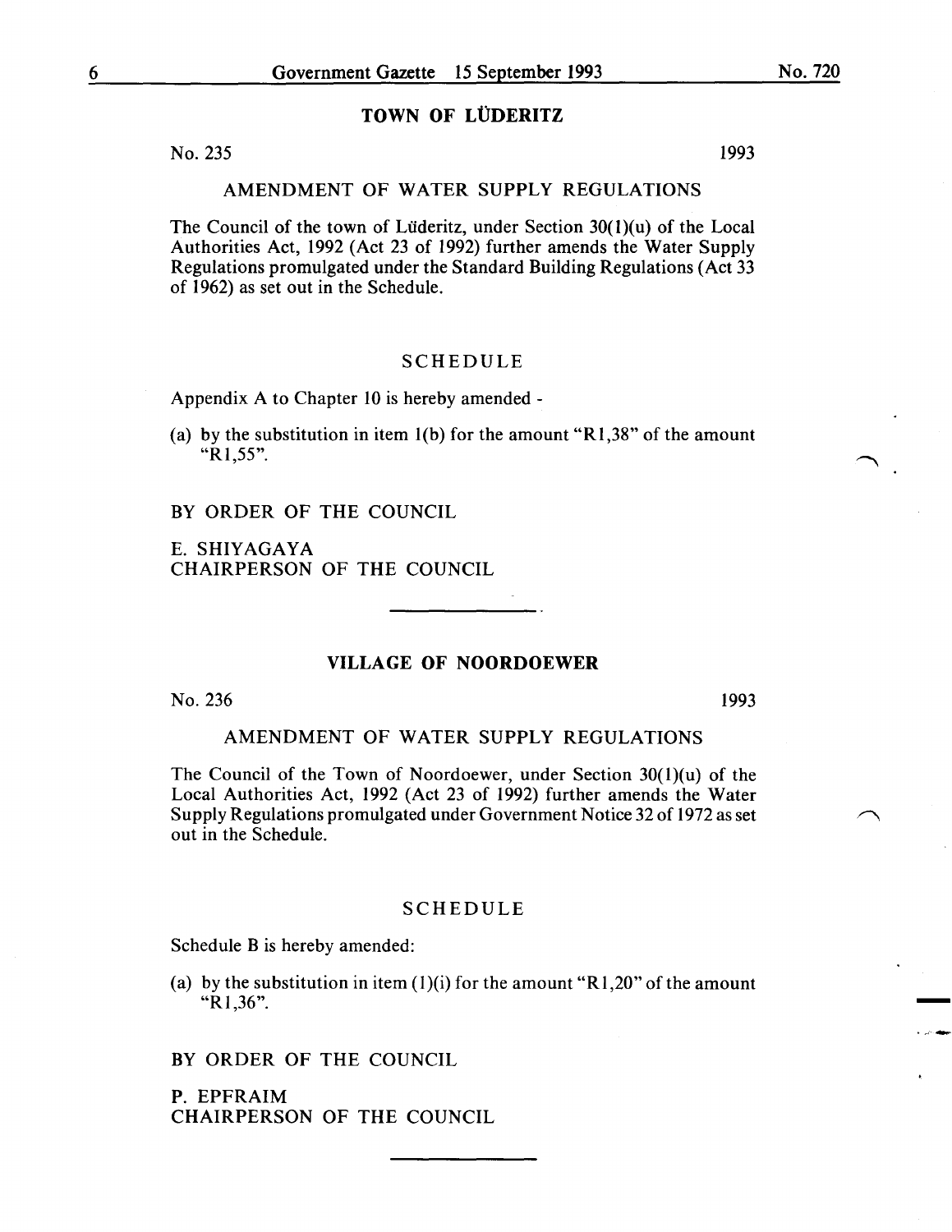#### MUNICIPALITY OF OMARURU

No. 237 1993

#### AMENDMENT OF COMMONAGE REGULATIONS

The Council of the town of Omaruru under section 30(1)(u) of the Local Authorities Act, 1992 (Act 23 of 1992) further amends the commonage regulations promulgated under Government Notice 102 of 1947 as set out in the Schedule.

#### SCHEDULE

The Schedule of charges is hereby amended by the substitution in item 3 for the amount "R2,00" of the amount "R4,00".

#### BY ORDER OF THE COUNCIL

G. GOSEB CHAIRPERSON OF THE COUNCIL Omaruru, 20 August 1993

#### MUNICIPALITY OF OMARURU

No. 238

1993

-

#### AMENDMENT OF THE ELECTRICITY SUPPLY REGULATIONS

The Council of the town of Omaruru under section  $30(1)(u)$  of the Local Authorities Act, 1992 (Act 23 of 1992) further amends the electricity supply regulations promulgated under Government Notice 194 of 1958 as set out in the Schedule.

#### SCHEDULE

The tariff of fees and charges contained in paragraph (C) is hereby amended by the substitution:

- (a) in item  $5(a)(i)(a)$  for the amount "R14,40" wherever it occurs of the amount "Rl6,85" and for the amount "R0,96" of the amount "Rl,l2";
- (b) in item 5(a)(ii) for the amount "RO,l836" of the amount "R0,2148";
- (c) in item  $5(b)(i)(a)$  for the amount "R25,20" wherever it occurs of the amount "R29,48" and for the amount "Rl,68" of the amount "Rl,97";
- (d) in item 5(b)(ii) for the amount "R0,2154" of the amount "R0,2520";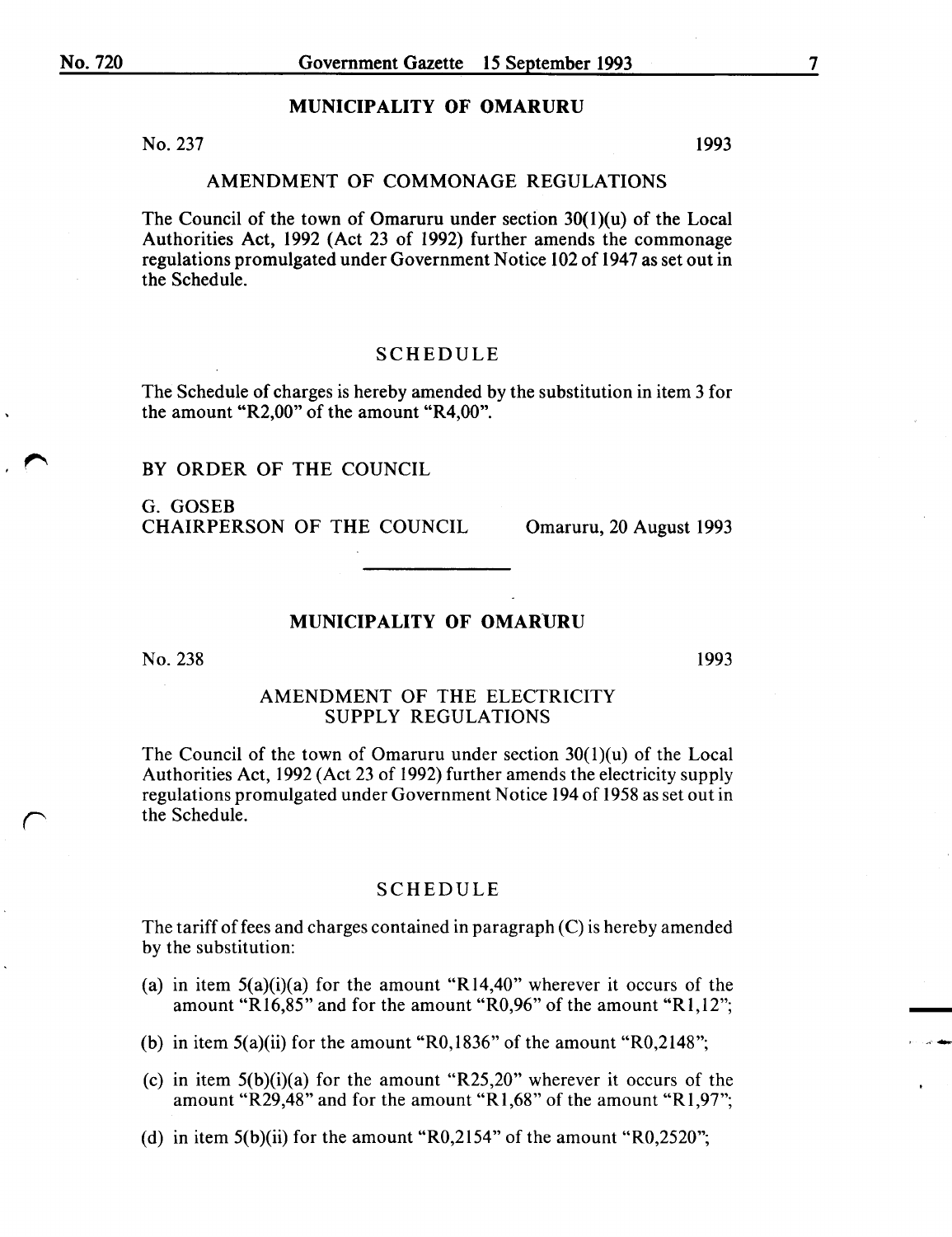- (e) in item  $5(c)(i)(a)$  for the amount "R16,20" of the amount "R18,95";
- (f) in item  $5(c)(i)(b)$  for the amount "R1,45" of the amount "R1,70";
- (g) in item 5(c)(ii) for the amount "RO,l302" of the amount "R0,1523";
- (h) in item  $5(d)(i)$  for the amount "R8,60" wherever it occurs of the amount "R10,06" and for the amount "R0,86" of the amount "R1,01";
- (i) in item  $5(d)(ii)$  for the amount "R0,3498" of the amount "R0,4093";
- (i) in item  $5(e)(i)$  for the amount "R0,145" of the amount "R0,1697";
- (k) in item 5(e)(ii) for the amount "R0,1446" of the amount "R0,1697";
- (1) in item  $5(f)$  for the amount "R10,00" wherever it occurs of the amount "R11,70";
- (m) in item  $5(g)(i)(a)$  for the amount "R20,00" of the amount "R25,00";
- (n) in item  $5(g)(i)(b)$  for the amount "R12,00" of the amount "R15,00";
- (o) in item  $5(g)(i)(c)$  for the amount "R10,00" of the amount "R15,00";
- (p) in item  $5(g)(i)(e)$  for the amount "R20,00" of the amount "R50,00";
- (q) in item  $5(g)(ii)$  for the amount "R12,00" of the amount "R15,00";
- (r) in item  $5(g)(iii)(a)$  for the amount "R5,00" of the amount "R10,00";
- (s) in item  $5(g)(iii)(b)$  for the amount "R5,00" of the amount "R10,00";
- (t) in item  $5(g)(iv)(a)$  for the amount "R4,00" of the amount "R25,00";
- (u) in item  $5(g)(iv)(b)$  for the amount "R8,00" of the amount "R45,00".

BY ORDER OF THE COUNCIL

G. GOSEB CHAIRPERSON OF THE COUNCIL Omaruru, 20 August 1993

#### MUNICIPALITY OF OMARURU

No. 239 1993

-<br>-<br>-

#### AMENDMENT OF HEALTH REGULATIONS

The Council of the Town of Omaruru under section  $30(1)(u)$  of the Local Authorities Act, 1992 (Act 23 of 1992) further amends the health regulations promulgated under Government Notice 76 of 1956, as set out in the Schedule.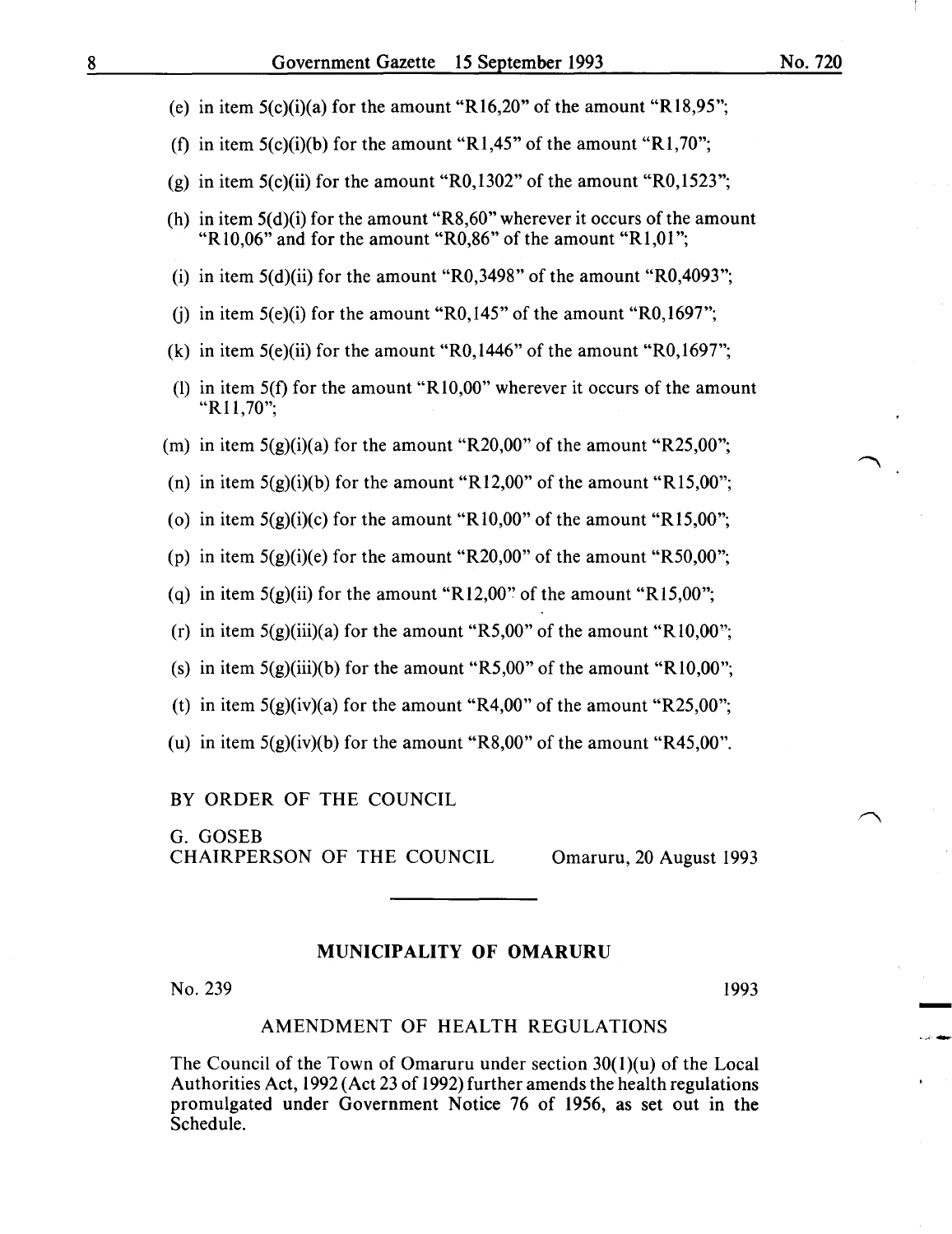$\sim$ 

 $\sqrt{2}$ 

#### SCHEDULE

The tariffs under the heading "Sanitation fees" are hereby amended by the substitution:

- (a) in item 1.1 for the amount "R36,00" of the amount "R43,20";
- (b) in item 1.2 for the amount "R18,00" of the amount "R21,60";
- (c) in item 1.3 for the amount "R12,00" of the amount "R14,40";
- (d) in item 1.4.1 for the amount "R15,00" wherever it occurs of the amount "R18,00";
- (e) in item 1.4.2 for the amount "R20,00" wherever it occurs of the amount "R24,00";
- (f) in item 1.5 for the amount "R25,00" wherever it occurs for the amount "R30,00";
- (g) in item 1.7 for the amount "R500,00" of the amount "R600,00";
- (h) in item 2 for the amount "R36,00" of the amount "R43,20";
- (i) in item 3.1 for the amount "R0,15" of the amount "R0,18";
- (i) in item 3.2 for the amount "R8,00" of the amount "R9,60".

BY ORDER OF THE COUNCIL

G. GOSEB CHAIRPERSON OF THE COUNCIL Omaruru, 20 August 1993

#### MUNICIPALITY OF OMARURU

No. 240

1993

-

### AMENDMENT OF REGULATIONS APPLICABLE TO OZONDJE

The Council of the Town of Omaruru under section  $30(1)(u)$  of the Local Authorities Act, 1992 (Act 23 of 1992) further amends the regulations applicable to the township of Ozondje promugated under Government Notice 50 of 1970 as set out in the Schedule.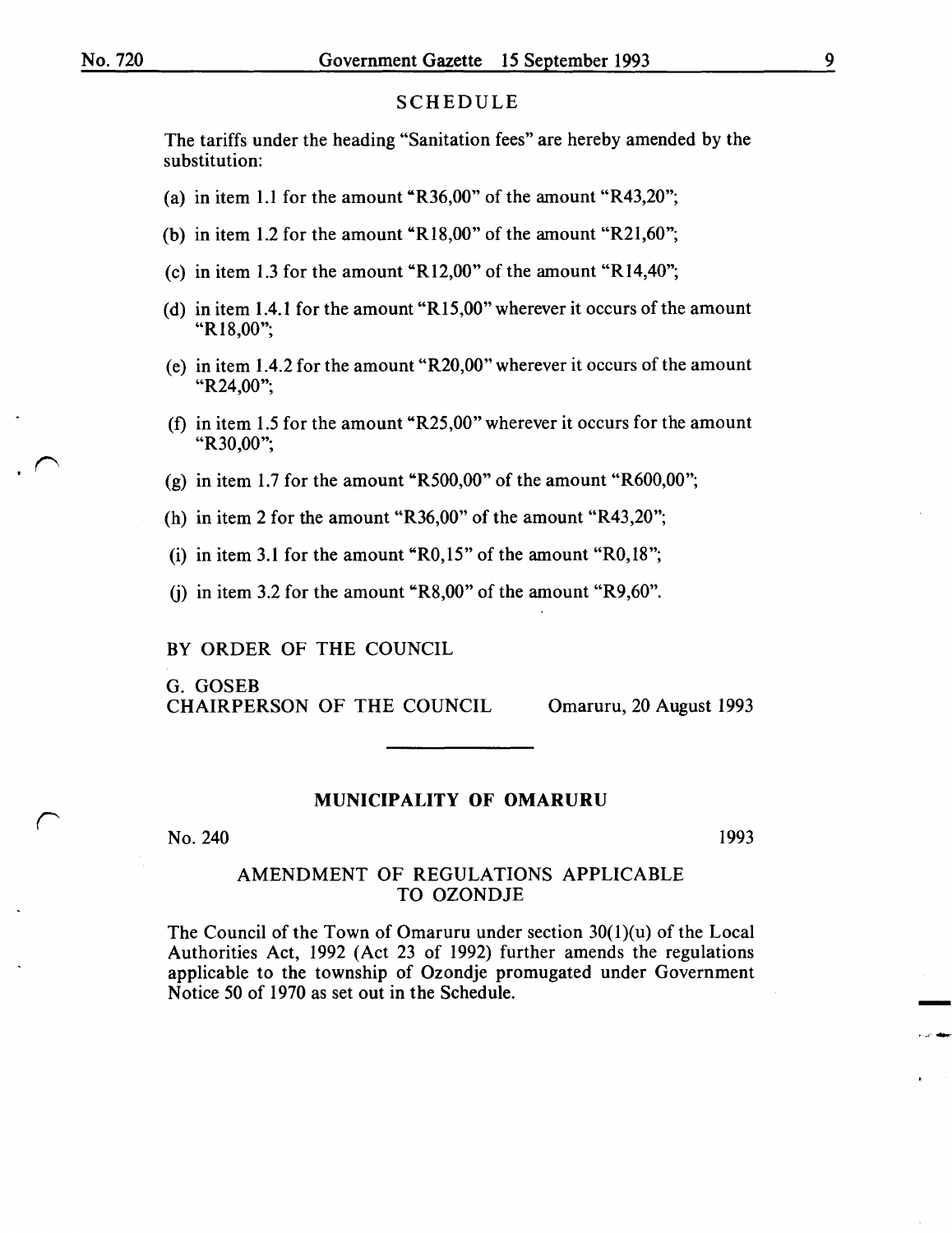Annexure V is hereby amended by the substitution:

(a) in item  $1(a)$  for the amount "R13,80" of the amount "R16,50"; (b) in item  $1(b)$  for the amount "R10,61" of the amount "R12,70"; (c) in item 1(c) for the amount "R11,35" of the amount "R13,60"; (d) in item l(d) for the amount "R12,25" of the amount "R14,70"; (e) in item 1(e) for the amount "R12,25" of the amount "R14,70"; (f) in item 2 for the amount "R10,00" of the amount "R12,00"; (g) in item  $3(a)(i)$  for the amount "R20,80" of the amount "R22,90"; (h) in item  $3(a)(ii)$  for the amount "R19,80" of the amount "R21,80"; (i) in item  $3(a)(iii)$  for the amount "R19,80" of the amount "R21,80"; (i) in item  $3(b)(i)$  for the amount "R32,70" of the amount "R36,00"; (k) in item  $3(b)(ii)$  for the amount "R28,50" of the amount "R31,40"; (1) in item 3(b)(iii) for the amount "R19,80" of the amount "R21,80"; (m) in item  $3(c)(i)$  for the amount "R43,25" of the amount "R47,60"; (n) in item  $3(c)$ (ii) for the amount "R38,35" of the amount "R42,20"; (o) in item  $3(c)$ (iii) for the amount "R54,80" of the amount "R60,30"; (p) in item 4 for the amount "R3,25" of the amount "R5,00"; (q) in item 6 for the amount "R25,00" of the amount "R27,50"; (r) in item 12 for the amount "R12,00" of the amount "R13,20"; (s) in item 13 for the amount "R4,50" of the amount "R5,40".

#### BY ORDER OF THE COUNCIL

.G. GOSEB CHAIRPERSON OF THE COUNCIL Omaruru, 20 August 1993

-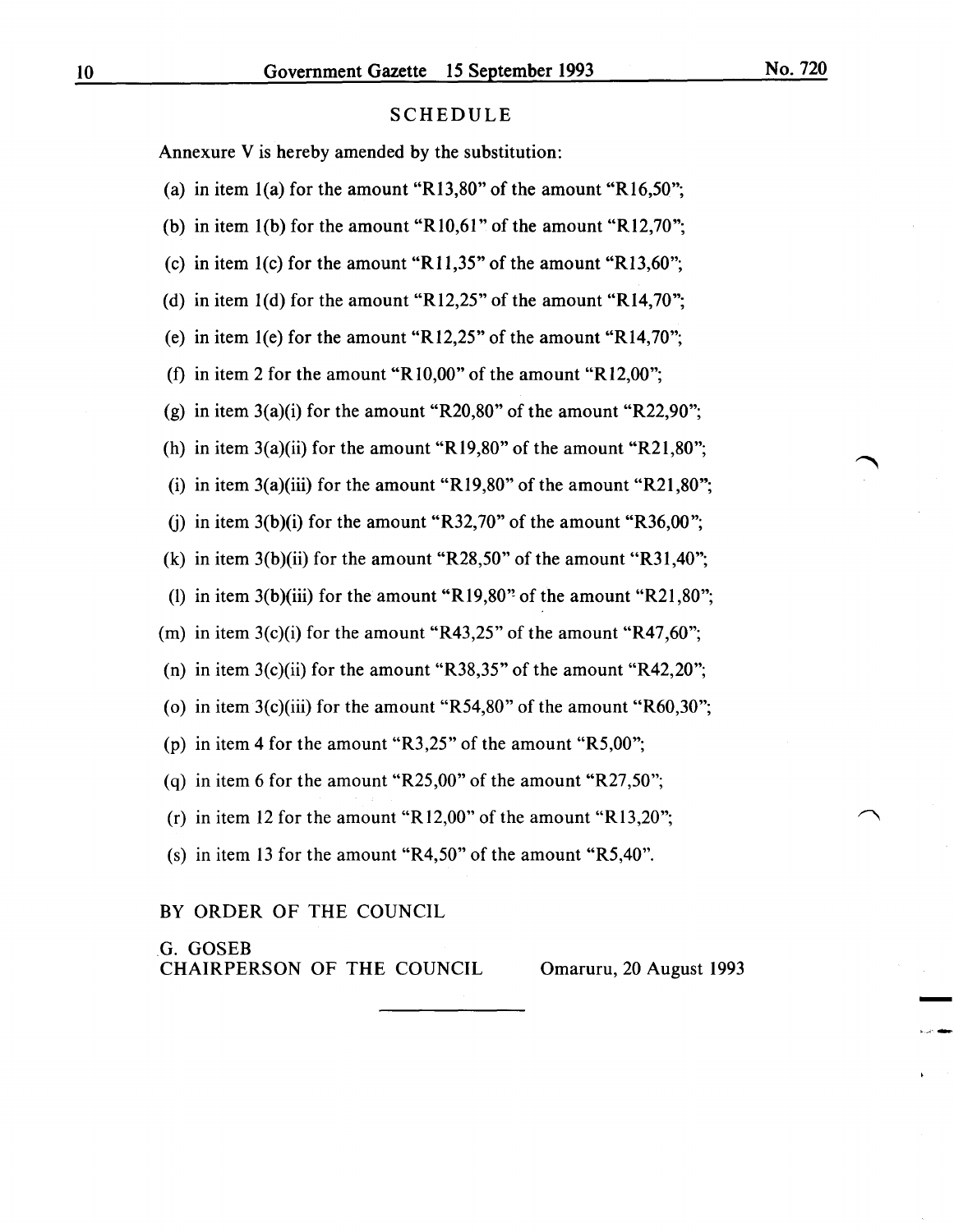# **MUNICIPALITY OF OMARURU**

 $No. 241$  1993

# AMENDMENT OF WATER SUPPLY REGULATIONS

The Council of the Town of Omaruru under section 30(1)(u) of the Local Authorities Act, 1992 (Act 23 of 1992) further amends the water supply regulations promulgated under Government Notice 161 of 1931, as set out in the Schedule.

## SCHEDULE

Schedule B is hereby amended by the substitution:

(a) in item 1.1.1 for the amount "R4,20" of the amount "R5,46";

(b) in item 1.1.2 for the amount "R7,50" of the amount "R9,75";

(c) in item 1.1.3 for the amount "R9,00" of the amount "R11,70";

(d) in item 1.1.4 for the amount "R18,70" of the amount "R24,31";

(e) in item 1.1.5 for the amount "R22,45" of the amount "R29,19";

(f) in item 1.1.6 for the amount "R26,20" of the amount "R34,06";

(g) in item 1.1.7 for the amount "R37,45" of the amount "R48,69";

(h) in item 1.2 for the amount "R0,48" of the amount "R0,62";

(i) in item 2.1.1 for the amount "R0,51" of the amount "R0,66";

(i) in item 2.1.2 for the amount "R0,53" of the amount "R0,69";

(k) in item 2.2 for the amount " $R0,71$ " of the amount " $R0,92$ ";

(1) in item 3 for the amount "R0,71" of the amount "R0,92";

(m) in item 4.1 for the amount "Rl0,80" of the amount "R14,04";

(n) in item 4.2 for the amount " $R3,60$ " of the amount " $R4,68$ ";

(o) in item 4.3 for the amount "R9,00" of the amount "R11,70";

(p) in item 4.4 for the amount "R7,20" of the amount "R9,36";

(q) in item 4.5 for the amount "R6,00" of the amount "R7,80";

(r) in item 4.6 for the amount "R9,00" of the amount "R11,70";

(s) in item 4.7 for the amount "R7,20" of the amount "R9,26";

-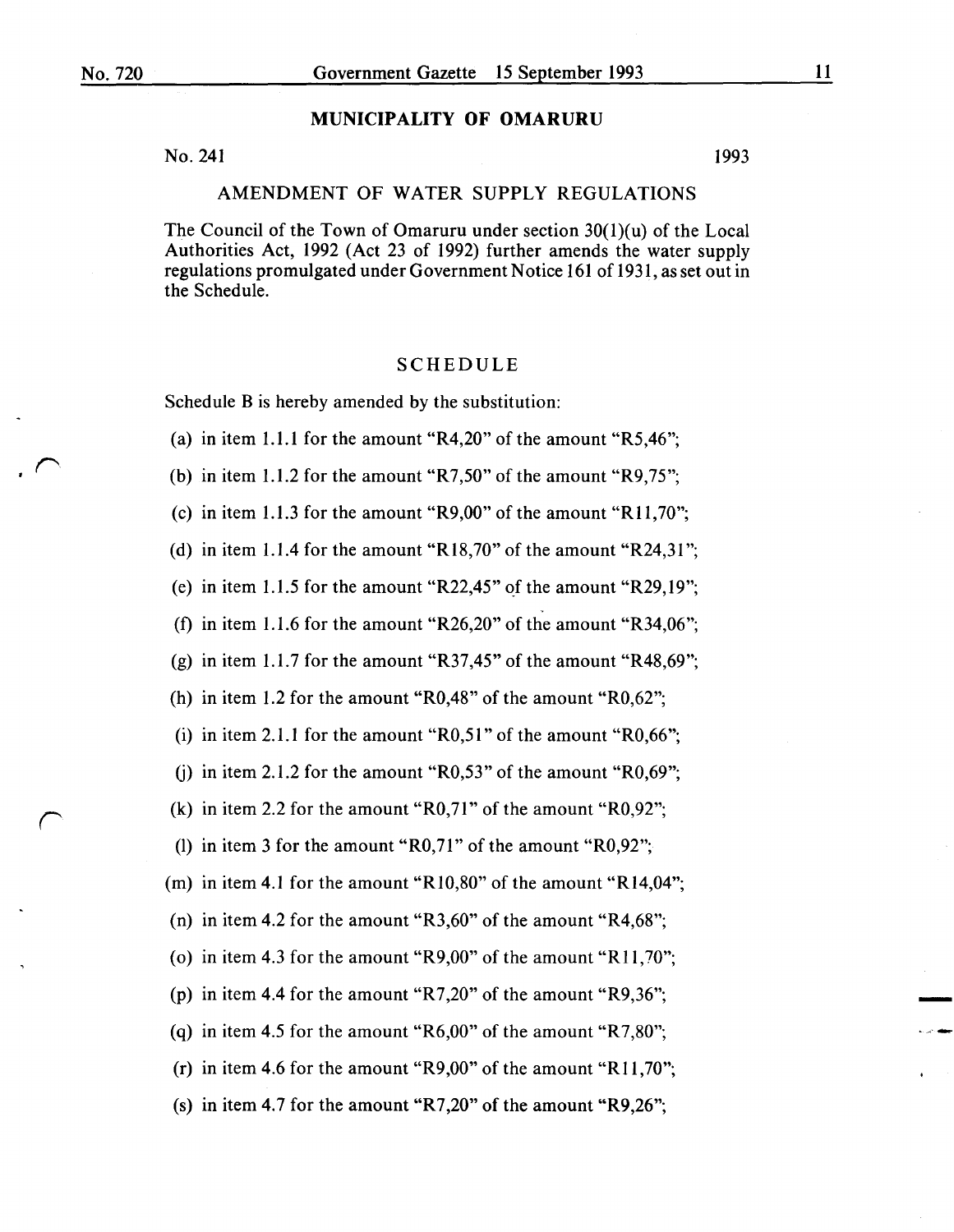(t) in item 4.12 for the amount "R12,00" of the amount "R15,60";

(u) in item 4.13 for the amount "R4,80" of the amount "R6,24".

BY ORDER OF THE COUNCIL

G. GOSEB CHAIRPERSON OF THE COUNCIL Omaruru, 20 August 1993

## MUNICIPALITY OF OMARURU

 $N<sub>0</sub>$ , 242 1993

# LEVYING OF RATES ON RATEABLE PROPERTY

The Council of the Municipality of Omaruru under section 73(1) of the Local Authorities Act, 1992 (Act 23 of 1992), determines the rates payable in respect of rateable property for the financial year ending 30th June 1994, as set out in the Schedule.

## SCHEDULE

## ALL ERVEN IN TOWNLANDS

- (a) On the site value of rateable property: "R0,0508" per rand of such value per annum;
- (b) On the improvement value of rateable property: " $R0,0109$ " per rand of such value per annum.

BY ORDER OF THE COUNCIL

G. GOSEB CHAIRPERSON OF THE COUNCIL Omaruru, 20 August 1993

## VILLAGE OF STAMPRIET

No. 243 1993

-

#### AMENDMENT OF WATER SUPPLY REGULATIONS

The Council of the Town of Stampriet, under Section 30(l)(u) of the Local Authorities Act, 1992 (Act 23 of 1992) further amends the Water Supply Regulations promulgated under Government Notice 32 of 1972 as set out in the Schedule.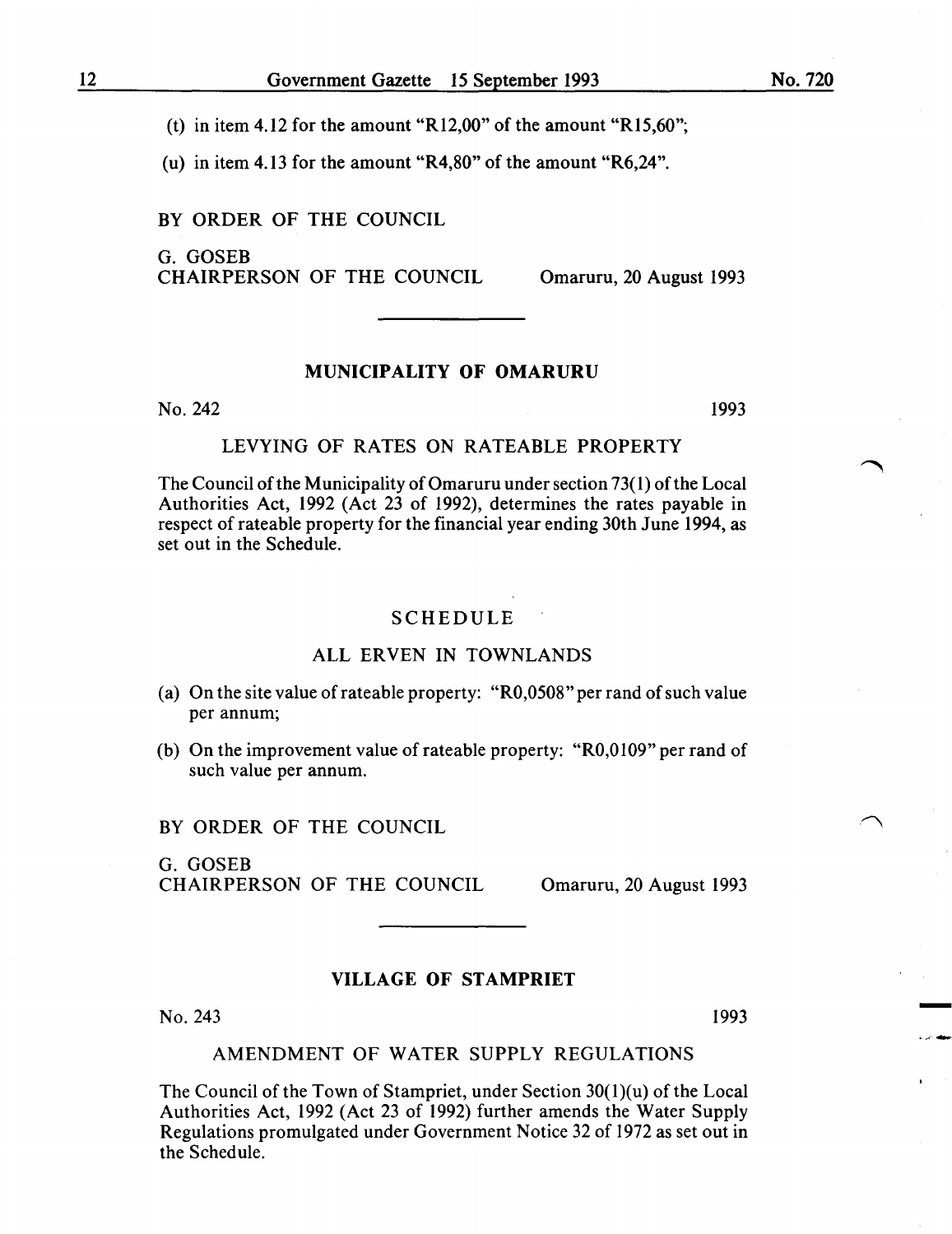Schedule B is hereby amended:

(a) by the substitution in item  $(g)(i)$  for the amount "R1,30" of the amount "R1,46".

BY ORDER OF THE COUNCIL

A. GAOSEB CHAIRPERSON OF THE COUNCIL

#### MUNICIPALITY OF SWAKOPMUND

No. 244

1993

## CLOSING OF A PORTION OF WINDHOEKER AND POST STREETS (ERVEN 1039 AND 1040)

Notice is hereby given in terms of section  $50(3)(a)(ii)$  of the Local Authorities Act, 1992 (Act 23 of 1992) that the Municipality of Swakopmund intends to close two portions ofWindhoeker and Post Streets (Erven 1039 and 1040) as indicated on drawing N  $8/10/2/26$  which lies for inspection during office hours at the office of the Town Clerk.

Objections to the proposed closing are to be served on the Town Clerk, P.O. Box 53, Swakopmund within a period of 14 days after the date of publication of this notice.

E. DEMASIUS TOWN CLERK

#### VILLAGE OF WARMBAD

No. 245

*r* 

1993

-

#### AMENDMENT OF WATER SUPPLY REGULATIONS

The Council of the Town of Warmbad, under Section  $30(1)(u)$  of the Local Authorities Act, 1992 (Act 23 of 1992) further amends the Water Supply Regulations promulgated under Government Notice 32 of 1972 as set out in the Schedule.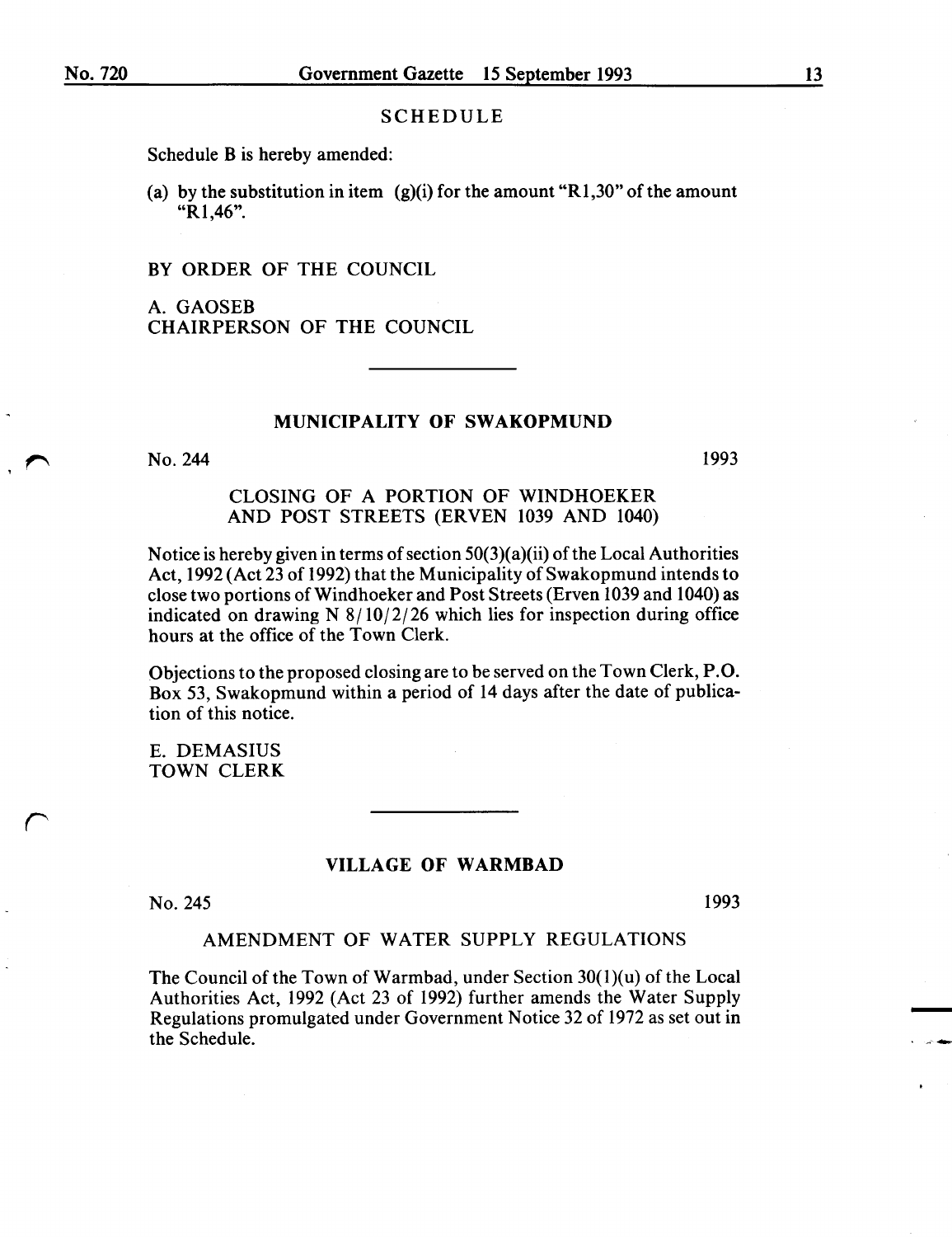Schedule B is hereby amended:

(a) by the substitution in item  $(h)(i)$  for the amount "R1,40" of the amount "R1,59".

## BY ORDER OF THE COUNCIL

R.M. JANTJIES CHAIRPERSON OF THE COUNCIL

## VILLAGE OF WITVLEI

No. 246

1993

# AMENDMENT OF WATER SUPPLY REGULATIONS

The Council of the Town of Witvlei, under Section 30(1)(u) of the Local Authorities Act, 1992 (Act 23 of 1992) further amends the Water Supply Regulations promulgated under Government Notice 32 of 1972 as set out in the Schedule.

#### SCHEDULE

Schedule B is hereby amended:

(a) by the substitution in item  $(i)(i)$  for the amount "R1,38" of the amount " $R1,51$ ".

BY ORDER OF THE COUNCIL

C. HOEBES CHAIRPERSON OF THE COUNCIL

## VILLAGE OF WITVLEI

No. 247

# 1993

-<br>-<br>-

## AMENDMENT OF WATER SUPPLY TARIFFS IN RESPECT OF OMATAURA TOWNSHIP

The Council of the Town of Witvlei, under Section  $30(1)(u)$  of the Local Authorities Act, 1992 (Act 23 of 1992) further amends the Water Supply Tariffs promulgated under Government Notice 212 of 1966 as set out in the Schedule.